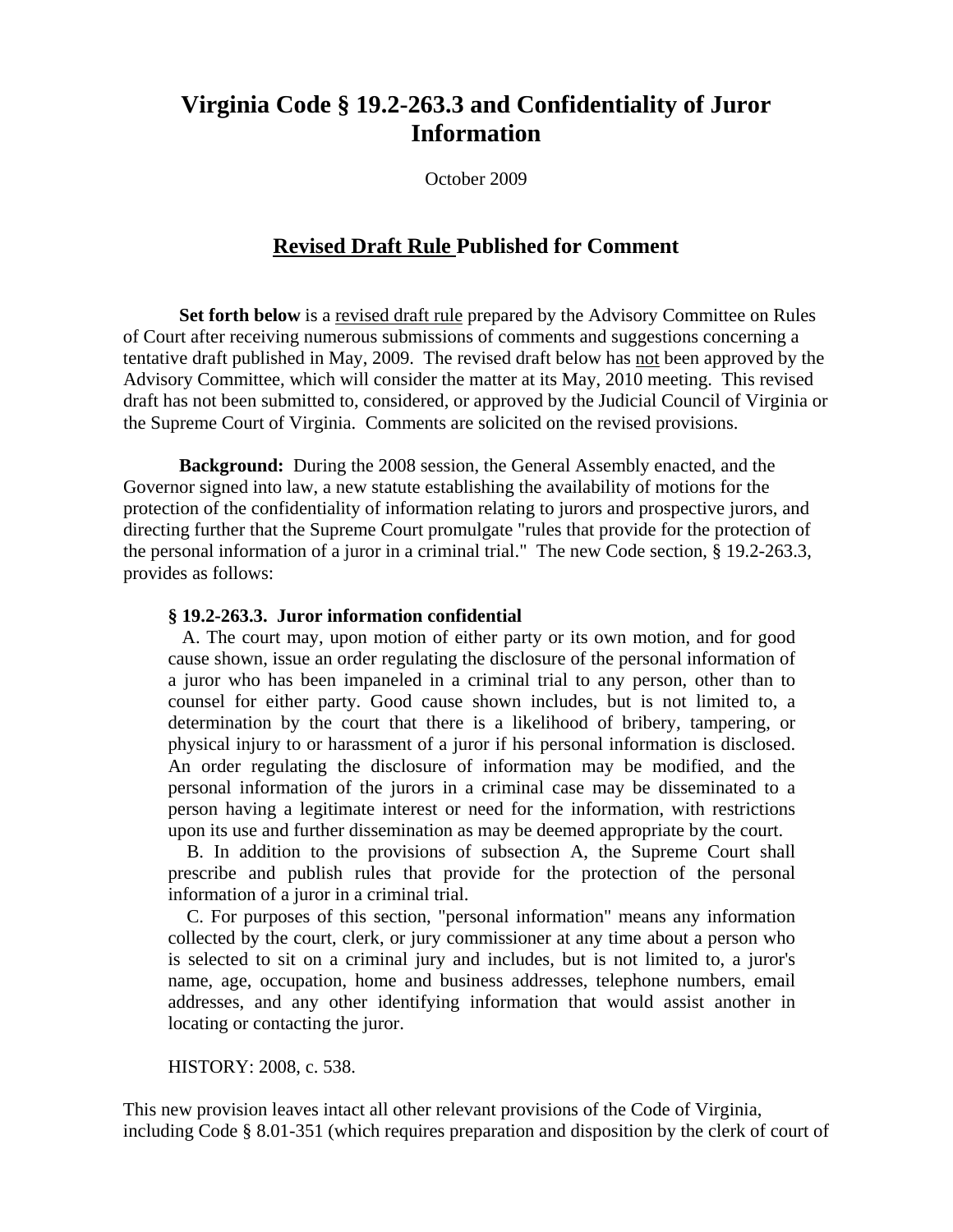a list of jurors drawn for potential service) and Code § 8.01-353 (which, among other things, requires disclosure of the jury panel list to counsel, upon request, at least 48 hours before trial).

## OUTLINE OF THE REVISED PROPOSED RULE

In preparing the following draft for a rule on juror confidentiality, the Committee gave detailed consideration to the many comments and suggestions received on the initial draft rule, and focused on complying with the plain language of the statute above and the public policy judgment it reflects in the most narrow fashion sufficient to make available the statute's protections. The draft Rule – which applies only in criminal cases in the circuit courts of Virginia – is organized as follows:

*Subsection (a)* directly implements the statute, setting forth a uniform requirement for the showing of good cause prior to any trial court ruling concerning restrictions on dissemination or use of identifying or personal information of jurors or prospective jurors.

Subsection  $(a)(1)$  authorizes the trial court in an individual case, upon such a finding of good cause, to enter orders concerning the distribution of identifying information about jurors to anyone other than counsel for either party. Thus implementing the statute, a circuit court which makes the required finding of grounds for restriction may impose a tailored limitation on the scope of dissemination of personal information about jurors, but in no case may the court preclude the provision of such information to counsel for the parties for use preparing for and conducting the proceedings.

Subsection  $(a)(2)$  authorizes the trial court in a criminal case, upon the required finding of good cause, to direct that jurors will be identified in open court by juror number rather than name. This option does not affect the right of the parties to obtain and use identifying and personal information about jurors or prospective jurors.

Pursuant to Code § 19.2-263.3(A) and (B), the revised draft rule utilizes a "good cause" standard that focuses on specific risks in circumstances that threaten the proper discharge of the jury's duties, and that warrant departure from the norm of open disclosure and use of juror identifying or personal information at trial.

*Subsection (b)* expressly preserves the trial court's option to modify provisions of any limiting procedure, as circumstances warrant.

*Subsection (c)* of the draft Rule defines "personal information" in the terms prescribed by the statute.